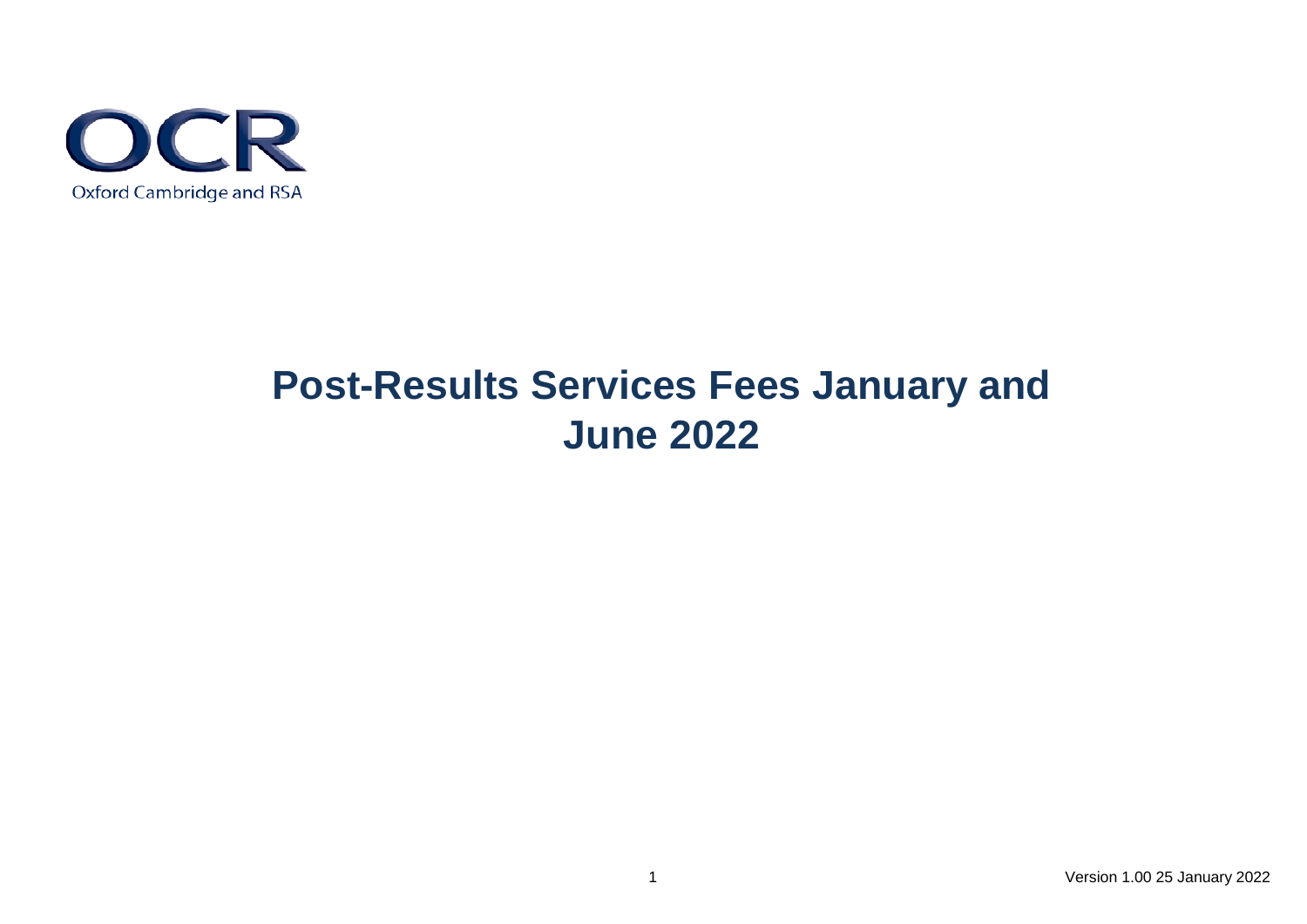## **Post-Results Services: AS and A Level, Cambridge Nationals, Cambridge Technicals (2016), Entry Level, FSMQ, GCSE, Level 3 Certificate (Core Maths), Projects**

**The following fees apply to the January 2022 and June 2022 series for the qualifications above, as applicable.**

|                                               | Fee for review $(E)$                          | <b>Fee for review including copy of</b> |
|-----------------------------------------------|-----------------------------------------------|-----------------------------------------|
| <b>Reviews of results</b>                     | (Linear = per component; Unitised = per unit) | script $(E)$                            |
| <b>Clerical re-checks</b>                     |                                               |                                         |
| Service 1: Clerical re-check – per candidate* | 19.50                                         | 33.50                                   |

| <b>Reviews of marking</b>                                                                                                                         |        |       |
|---------------------------------------------------------------------------------------------------------------------------------------------------|--------|-------|
| <b>Priority Service 2: Review of marking – per candidate</b><br>(Level 3 qualifications, including Cambridge Technicals, in the June series only) | 66.75  | 80.75 |
| Service 2: Review of marking $-$ per candidate                                                                                                    | 54.25  | 68.25 |
| Service 2a: Review of marking with individual report (exceptions only**) – per candidate                                                          | 117.50 |       |
| Service 2b: Review of marking with group report (exceptions only**)                                                                               |        |       |
| For first 5 candidates                                                                                                                            | 251.00 |       |
| Each extra candidate (max 15)                                                                                                                     | 54.25  |       |
|                                                                                                                                                   |        |       |
| <b>Reviews of moderation</b>                                                                                                                      |        |       |
| Service 3: Review of moderation (internally marked coursework components only)                                                                    | 251.00 |       |

**If a cancellation is accepted (and providing the review of marking or moderation has not already begun), a cancellation fee of 50% of the original fee will be applied.**

**\*This service is free of charge for Cambridge Technicals. When requesting a clerical re-check including a copy script, the fee would be £13.50**

**\*\*Service 2a and 2b reports are available for Cambridge Technicals and for general qualification units/components that are not available through the access to scripts provision.**

| <b>Access to scripts</b>                                                                                          | Fee $(E)$ |
|-------------------------------------------------------------------------------------------------------------------|-----------|
| Priority scripts to support reviews of marking (Level 3 qualifications, including Cambridge Technicals, and GCSE) | 14.00     |
| Non-priority scripts to support teaching and learning                                                             |           |

| <b>Appeals</b>                        |        |
|---------------------------------------|--------|
| appeal<br>ı <del>c</del> ıllı III lal | 165.50 |
| Appeals Hearing                       | 236.50 |